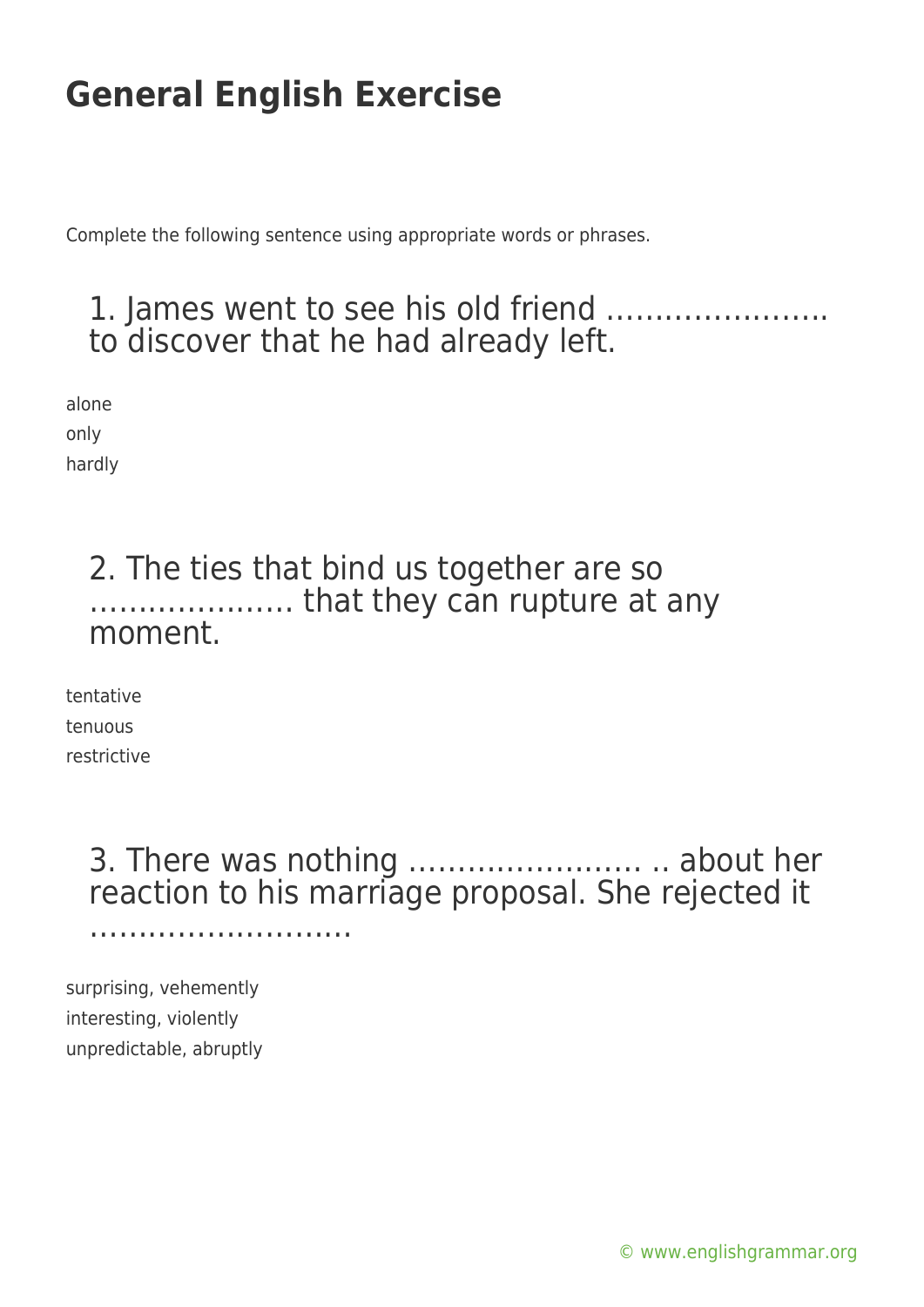#### 4. The directions that he gave us were so …………………… . that we didn't know which of the two roads to take.

complicated circuitous ambiguous

#### 5. It will be difficult for an …………………… person to believe that all men are equal irrespective of their caste, race and religion.

emotional liberal religious intolerant

# 6. I met him only a week …………………..

before past

ago

# 7. She asked me …………………

why are you angry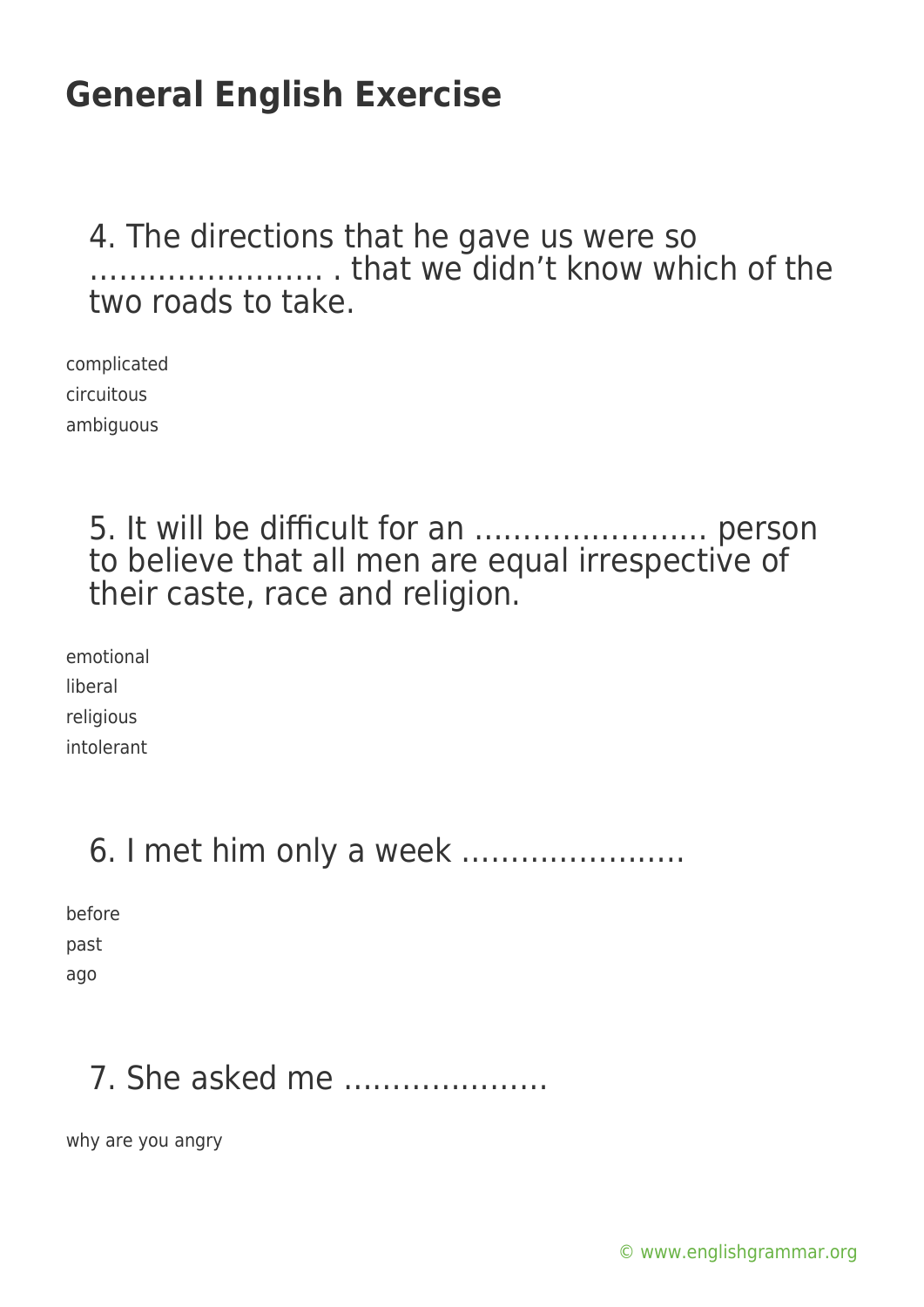why am I angry why I was angry why was I angry

#### 8. Despite receiving several warnings, he …………………….. to office on time.

comes never never comes never come

### 9. He told his wife that ……………………… Germany.

he will like to visit he is liking to visit he was liking to visit he would like to visit

### 10. The rich and the influential can …………………… .. even with murder.

get off get away get out